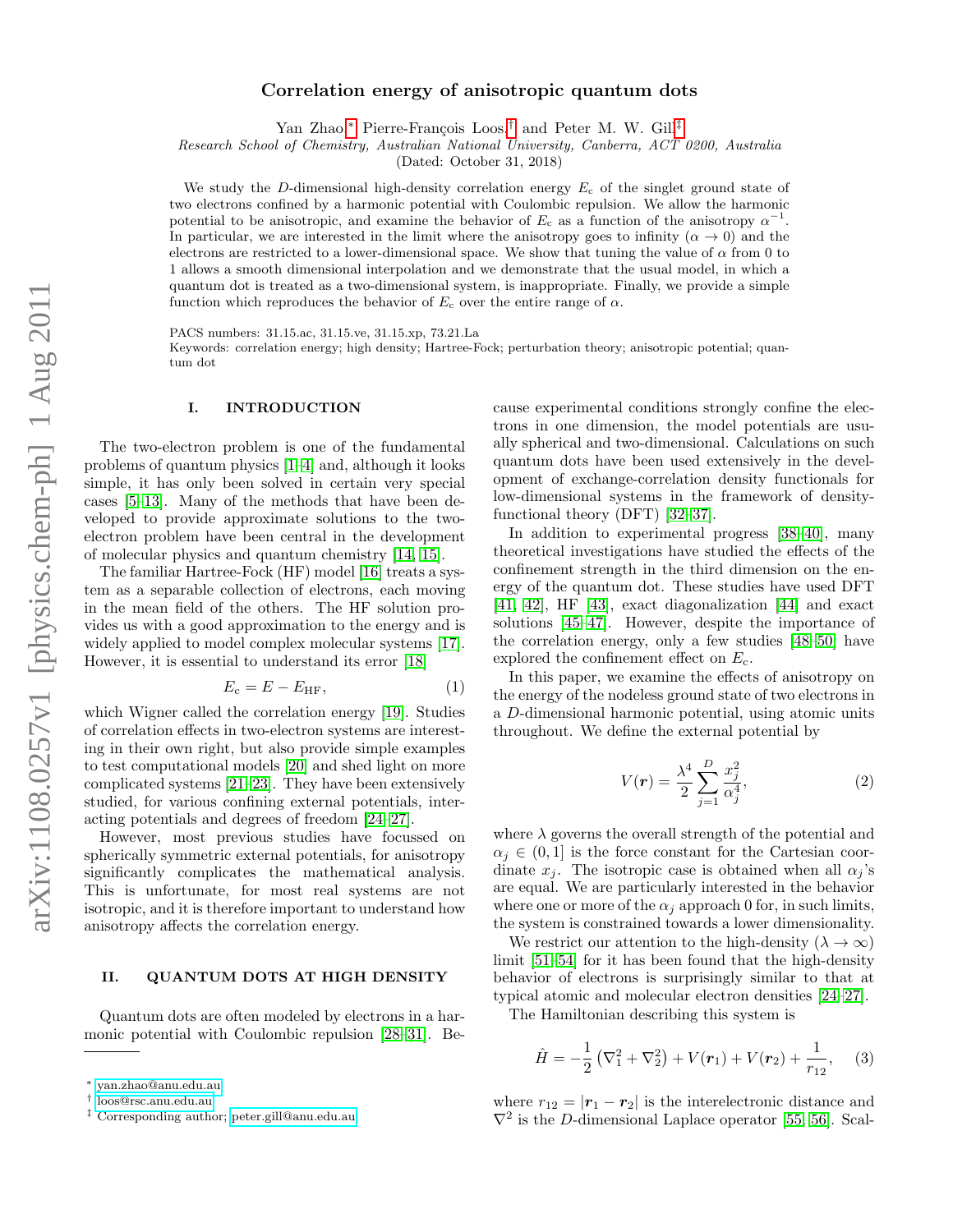ing all lengths by  $\lambda$ , we obtain

<span id="page-1-5"></span>
$$
\hat{H} = \lambda^2 \left[ -\frac{\nabla_1^2}{2} - \frac{\nabla_2^2}{2} + V(r_1) + V(r_2) + \frac{1}{\lambda} \frac{1}{r_{12}} \right], \quad (4)
$$

which is suitable for large- $\lambda$  perturbation theory with the zeroth-order Hamiltonian

$$
\hat{H}^{(0)} = -\frac{\nabla_1^2}{2} - \frac{\nabla_2^2}{2} + V(\mathbf{r}_1) + V(\mathbf{r}_2),
$$
 (5)

and the perturbation

$$
\hat{H}^{(1)} = \frac{1}{r_{12}}.\t(6)
$$

The Hamiltonian  $\hat{H}^{(0)}$  is separable and its eigenfunctions and energies are

$$
\Psi_{n_1,n_2}^{(0)}(\mathbf{r}_1,\mathbf{r}_2) = \frac{1}{\pi^{D/2}} \prod_{j=1}^{D} \frac{\exp[-(x_{1,j}^2 + x_{2,j}^2)/(2\alpha_j^2)]}{2^{(n_{1,j} + n_{2,j})/2} \alpha_j \sqrt{n_{1,j}! n_{2j}!}} \times H_{n_{1,j}}(x_{1,j}/\alpha_j) H_{n_{2,j}}(x_{2,j}/\alpha_j), \quad (7)
$$

and

$$
E_{n_1,n_2}^{(0)} = \sum_{j=1}^{D} \frac{n_{1,j} + n_{2,j} + 1}{\alpha_j^2},\tag{8}
$$

where  $\mathbf{n}_i = (n_{i,1}, \ldots, n_{i,D})$  holds the quantum numbers of the *i*th electron,  $x_{i,j}$  is the *i*th coordinate of the *j*th electron, and  $H_n(x)$  is the *n*th Hermite polynomial [\[57\]](#page-4-21).

Expanding the exact and HF energies as power series

$$
E = \lambda^2 E^{(0)} + \lambda E^{(1)} + E^{(2)} + O(\lambda^{-1}), \tag{9}
$$

$$
E_{\rm HF} = \lambda^2 E_{\rm HF}^{(0)} + \lambda E_{\rm HF}^{(1)} + E_{\rm HF}^{(2)} + O(\lambda^{-1}),\tag{10}
$$

one finds [\[52,](#page-4-22) [53,](#page-4-23) [58,](#page-4-24) [59\]](#page-4-25) that

$$
E^{(0)} = E_{\text{HF}}^{(0)}, \qquad E^{(1)} = E_{\text{HF}}^{(1)}, \qquad (11)
$$

and, therefore, that the limiting correlation energy is

$$
E_{\rm c} = \lim_{\lambda \to \infty} (E - E_{\rm HF}) = E^{(2)} - E_{\rm HF}^{(2)}.
$$
 (12)

In this paper, we show that  $E_c$  is strongly affected by the anisotropy and dimensionality of the potential. In Sec. [III,](#page-1-0) we use perturbation theory to obtain integral expressions for  $E^{(2)}$  and  $E^{(2)}_{HF}$  in an anisotropic quantum dot. In Sec. [IV,](#page-1-1) we use the integral to express  $E_c$  as a infinite sum in a special case. Finally, in Sec. [V,](#page-2-0) we present numerical results and discuss some of the implications with regard to quantum dots and dimensional interpolation.

## <span id="page-1-0"></span>III. SECOND-ORDER ENERGIES

The exact and HF second-order energies are [\[24,](#page-4-1) [59\]](#page-4-25)

$$
E^{(2)} = \sum_{(m,n)\neq 0} \frac{\left\langle \Psi_{m,n}^{(0)} \left| r_{12}^{-1} \right| \Psi_{0,0}^{(0)} \right\rangle^2}{E_{m,n}^{(0)} - E_{0,0}^{(0)}},\tag{13}
$$

$$
E_{\rm HF}^{(2)} = 2 \sum_{\mathbf{m}\neq 0} \frac{\left\langle \Psi_{\mathbf{m},0}^{(0)} \left| r_{12}^{-1} \right| \Psi_{0,0}^{(0)} \right\rangle^2}{E_{\mathbf{m},0}^{(0)} - E_{0,0}^{(0)}}.
$$
 (14)

Whereas the summation for the exact energy includes all states, the summation for the HF energy includes only singly-excited states [\[59\]](#page-4-25).

Employing the Fourier representation

<span id="page-1-3"></span>
$$
\frac{1}{r_{12}} = \frac{\Gamma\left(\frac{D-1}{2}\right)}{2\pi^{(D+1)/2}} \int \frac{d\mathbf{k}}{k^{D-1}} e^{i\mathbf{k}\cdot(\mathbf{r}_1 - \mathbf{r}_2)},\tag{15}
$$

one finds

$$
E^{(2)} = -\frac{\Gamma\left(\frac{D-1}{2}\right)^2}{4\pi^{D+1}} \sum_{n\neq 0} \frac{\prod_{j=1}^D (-\alpha_j^2)^{n_j}/n_j!}{\sum_{j=1}^D n_j/\alpha_j^2} \times \left[ \int \frac{d\mathbf{k}}{k^{D-1}} \prod_{j=1}^D k_j^{n_j} \exp(-k_j^2 \alpha_j^2/2) \right]^2, \quad (16)
$$

$$
E_{\rm HF}^{(2)} = -\frac{\Gamma(\frac{D-1}{2})^2}{2\pi^{D+1}} \sum_{n\neq 0} \frac{\prod_{j=1}^D (-\alpha_j^2/2)^{n_j}/n_j!}{\sum_{j=1}^D n_j/\alpha_j^2} \times \left[ \int \frac{d\mathbf{k}}{k^{D-1}} \prod_{j=1}^D k_j^{n_j} \exp(-k_j^2 \alpha_j^2/2) \right]^2, \quad (17)
$$

where  $\Gamma$  is the gamma function [\[57\]](#page-4-21).

# <span id="page-1-4"></span><span id="page-1-1"></span>IV. CORRELATION ENERGY

We now try to solve the integral

<span id="page-1-2"></span>
$$
\mathcal{K} = \int \frac{d\mathbf{k}}{k^{D-1}} \prod_{j=1}^{D} k_j^{n_j} \exp(-k_j^2 \alpha_j^2 / 2) \tag{18}
$$

for special values of  $\alpha_j$ . The isotropic case, *i.e.* where all  $\alpha_i$  are equal, has been considered in detail in Ref. [\[24\]](#page-4-1). In the present paper, we generalize this to case where the  $\alpha_j$  take two distinct values. Without loss of generality, we let  $\delta$  be an integer such that  $0 < \delta < D$ , and set

$$
\alpha_1 = \dots = \alpha_\delta = \alpha,\tag{19}
$$

$$
\alpha_{\delta+1} = \dots = \alpha_D = 1. \tag{20}
$$

We assume  $\alpha \in (0,1]$ , *i.e.* the potential is stronger in the first  $\delta$  dimensions.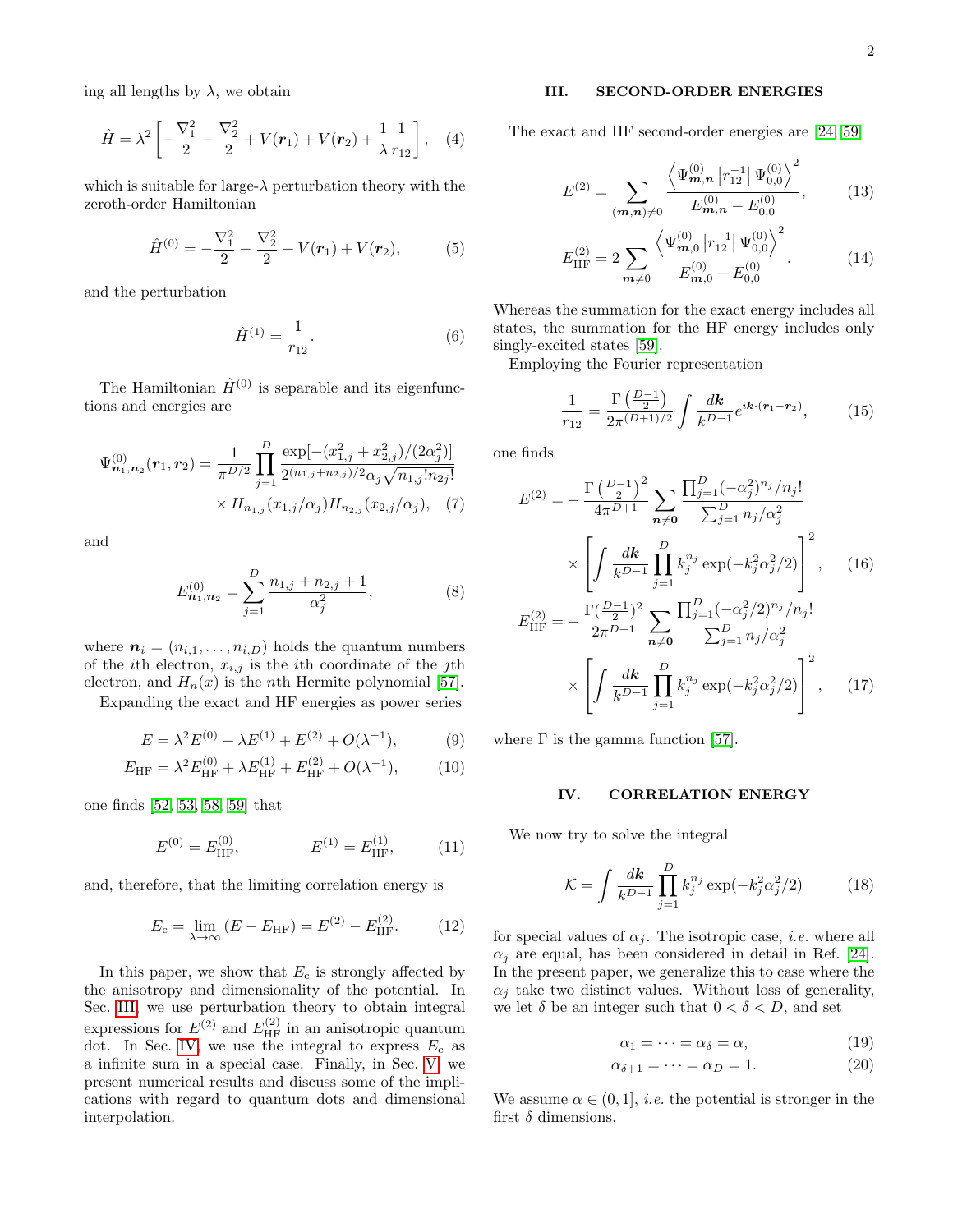The integral  $(18)$  vanishes if any of the  $n_i$  is odd. When all are even, it can be evaluated in hyperspherical coordinates [\[60\]](#page-4-26) and one finds

$$
\mathcal{K} = \frac{2^{\frac{n+1}{2}} \Gamma(\frac{n+1}{2})}{\Gamma(\frac{n+D}{2})} \prod_{j=1}^{D} \Gamma\left(\frac{n_j+1}{2}\right)
$$

$$
\times F\left[\frac{n+1}{2}, \frac{m+\delta}{2}, \frac{n+D}{2}; 1-\alpha^2\right], \quad (21)
$$

where  $F$  is the Gauss hypergeometric function [\[57\]](#page-4-21) and

$$
m = \sum_{j=1}^{\delta} n_j, \qquad n = \sum_{j=1}^{D} n_j.
$$
 (22)

Since we only need to sum over terms where  $n_j$  is even for all  $1 \leq j \leq D$ , we can replace  $n_j \to 2n_j$  throughout. Substituting Eq. [\(21\)](#page-2-1) into Eqs. [\(16\)](#page-1-3) and [\(17\)](#page-1-4) yields

<span id="page-2-2"></span>
$$
E_c(\alpha, D, \delta) = \frac{\Gamma\left(\frac{D-1}{2}\right)^2}{4\pi \Gamma\left(\frac{\delta}{2}\right) \Gamma\left(\frac{D-\delta}{2}\right)}
$$
  
\$\times \sum\_{n=1}^{\infty} \left(1 - \frac{1}{2^{2n-1}}\right) \frac{\Gamma\left(n + \frac{1}{2}\right)^2}{\Gamma\left(n + \frac{D}{2}\right)^2}\$  
\$\times \sum\_{m=0}^{n} \frac{\alpha^{4m+2} \Gamma\left(m + \frac{\delta}{2}\right) \Gamma\left(n - m + \frac{D-\delta}{2}\right)}{m!(n-m)!\left[\alpha^2 n + (1-\alpha^2)m\right]}\$  
\$\times F\left[n + \frac{1}{2}, m + \frac{\delta}{2}, n + \frac{D}{2}; 1-\alpha^2\right]^2\$. (23)

In the isotropic limit  $(\alpha = 1)$ , this becomes

$$
E_c(1, D, \delta) = -\frac{\Gamma\left(\frac{D-1}{2}\right)^2}{4\pi\Gamma\left(\frac{D}{2}\right)}
$$
  
 
$$
\times \sum_{n=1}^{\infty} \left(1 - \frac{1}{2^{2n-1}}\right) \frac{\Gamma\left(n + \frac{1}{2}\right)^2}{\Gamma\left(n + \frac{D}{2}\right) n! n}
$$
  
=  $E_c(D)$ , (24)

as presented in Ref. [\[24\]](#page-4-1).

In the anisotropic limit  $(\alpha \rightarrow 0)$ , we must consider two cases. If  $\delta = D - 1$ , [\(23\)](#page-2-2) becomes infinite, because the second-order energies and the correlation energy are unbounded for the one-dimensional dot [\[55,](#page-4-19) [61–](#page-4-27)[63\]](#page-4-28). However, if  $\delta < D - 1$ , we have

$$
E_c(0, D, \delta) = -\frac{\Gamma\left(\frac{D-\delta-1}{2}\right)^2}{4\pi\Gamma\left(\frac{D-\delta}{2}\right)}
$$
  
\$\times \sum\_{n=1}^{\infty} \left(1 - \frac{1}{2^{2n-1}}\right) \frac{\Gamma\left(n + \frac{1}{2}\right)^2}{\Gamma\left(n + \frac{D-\delta}{2}\right) n! n}\$  
=  $E_c(D - \delta)$ , (25)

which confirms that, as the electrons are squeezed from a D-dimensional space to a  $(D-\delta)$ -dimensional space, their correlation energy tends smoothly toward the expected value for  $(D - \delta)$  dimensions.

<span id="page-2-3"></span>TABLE I. Limiting correlation energies  $(mE<sub>h</sub>)$  for quantum dots with various  $\alpha$ , D and  $\delta$ .

<span id="page-2-1"></span>

| D              | $\delta$       | Anisotropy $\alpha$ |       |          |       |          |      |         |
|----------------|----------------|---------------------|-------|----------|-------|----------|------|---------|
|                |                | 0                   | 1/32  | 1/16     | 1/8   | 1/4      | 1/2  | $\,1$   |
| 3              | $\mathbf{1}$   | 239.6               | 210.3 | 187.4    | 152.8 | 109.3    | 68.6 | 49.7    |
|                |                |                     |       |          |       |          |      |         |
| $\overline{4}$ | 1              | 49.7                | 48.9  | 47.4     | 43.8  | 36.6     | 26.4 | 19.9    |
|                | $\overline{2}$ | 239.6               | 195.8 | 163.9    | 119.7 | 70.8     | 33.3 | 19.9    |
|                |                |                     |       |          |       |          |      |         |
| 5              | $\mathbf{1}$   | 19.9                | 19.8  | 19.5     | 18.8  | 16.9     | 13.3 | 10.4    |
|                | $\overline{2}$ | 49.7                | 48.3  | $45.7\,$ | 39.7  | $29.2\,$ | 16.7 | 10.4    |
|                | 3              | 239.6               | 185.8 | 148.7    | 100.3 | 51.8     | 19.9 | 10.4    |
|                |                |                     |       |          |       |          |      |         |
| 6              | 1              | 10.4                | 10.4  | 10.4     | 10.1  | 9.4      | 7.9  | 6.4     |
|                | $\overline{2}$ | 19.9                | 19.7  | 19.3     | 17.9  | 14.8     | 9.7  | 6.4     |
|                | $\sqrt{3}$     | 49.7                | 47.7  | 44.2     | 36.6  | 24.2     | 11.6 | 6.4     |
|                | $\overline{4}$ | 239.6               | 178.0 | 137.5    | 87.0  | 40.4     | 13.2 | 6.4     |
|                |                |                     |       |          |       |          |      |         |
| 7              | $\mathbf{1}$   | 6.4                 | 6.4   | 6.3      | 6.3   | 5.9      | 5.1  | $4.3\,$ |
|                | 2              | 10.4                | 10.4  | 10.3     | 9.8   | 8.6      | 6.2  | 4.3     |
|                | $\sqrt{3}$     | 19.9                | 19.6  | 19.0     | 17.2  | 13.1     | 7.4  | 4.3     |
|                | $\overline{4}$ | 49.7                | 47.1  | 42.9     | 34.0  | 20.7     | 8.6  | 4.3     |
|                | $\bf 5$        | 239.6               | 171.6 | 128.6    | 77.2  | 32.8     | 9.4  | 4.3     |



<span id="page-2-4"></span>FIG. 1. Variation of  $-E_c$  with  $D + (1 - \sqrt{\alpha})\delta$ , showing the correlation "pathways" that start from  $D = 3$  (solid blue),  $D = 4$  (dotted red),  $D = 5$  (dot-dashed yellow),  $D = 6$ (dashed green) and  $D = 7$  (solid black).

#### <span id="page-2-0"></span>V. NUMERICAL RESULTS AND DISCUSSION

The correlation energies of quantum dots with various anisotropies  $\alpha$ , for  $D = 3, \ldots, 7$  and  $\delta = 1, \ldots, D - 2$ are presented in Table [I.](#page-2-3) The energies for the sphericallysymmetric states  $(\alpha = 0, 1)$  coincide with the closed-form expressions reported in Ref. [\[27\]](#page-4-2). When  $\delta$  increases, the variation in correlation energy around  $\alpha = 1/2$  becomes flatter, but more pronounced near  $\alpha = 0$ . In contrast, near  $\alpha = 1$ ,  $E_c$  remains independent of  $\delta$ . Although not unique, pathways between dimensionalities are smooth,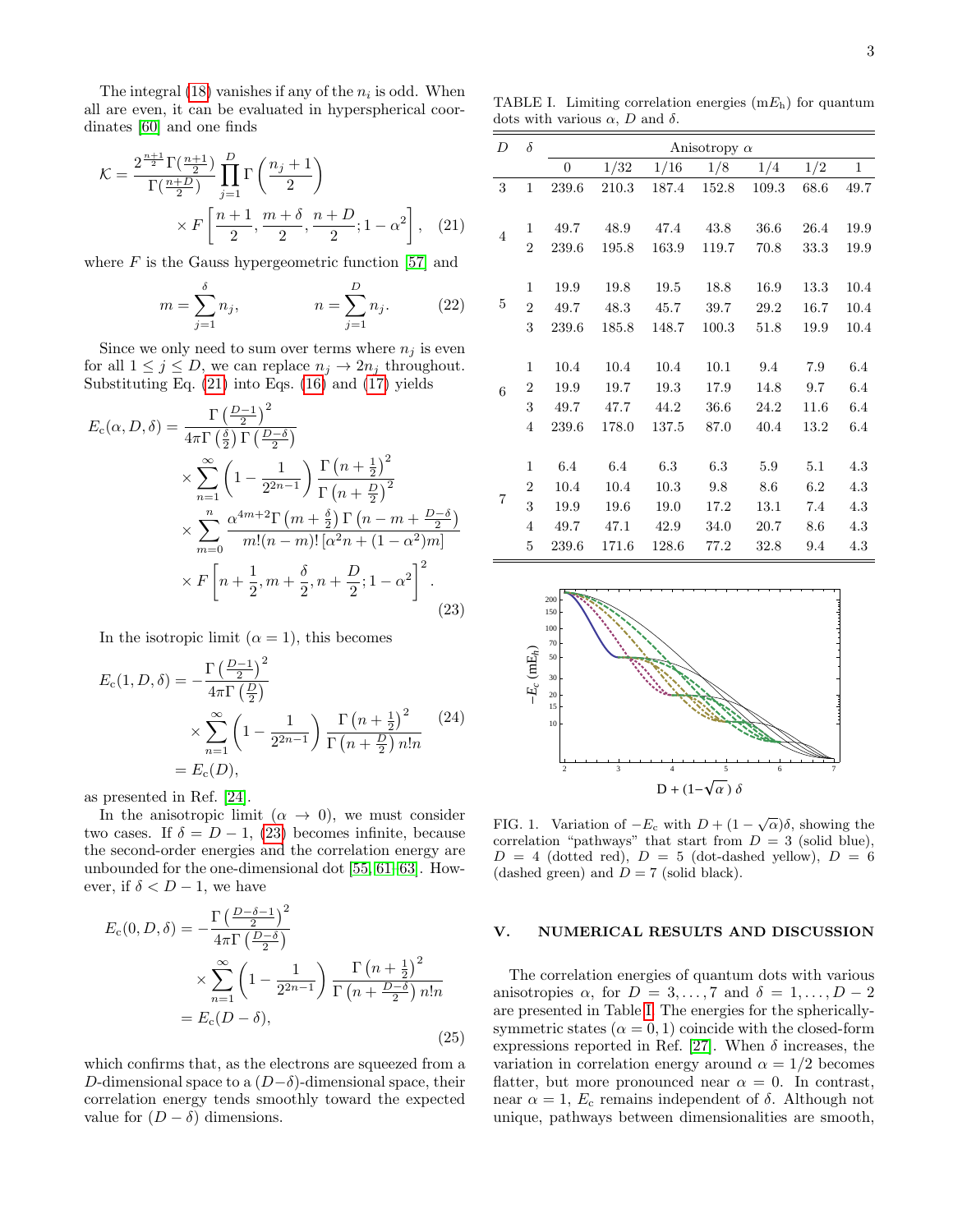

<span id="page-3-13"></span>FIG. 2. Variation of  $-E_c(\alpha, 3, 1)$  with  $\alpha$  (solid). The fitting equation [\(26\)](#page-3-12) is also shown (dashed).

and provide proper dimensional interpolations [\[55,](#page-4-19) [64\]](#page-4-29).

Figure [1](#page-2-4) shows the different correlation "pathways" when one starts from  $D = 3, \ldots, 7$  to reach  $\delta =$  $1, \ldots, D-2$ ; the lower and the upper curves correspond to the smaller  $(\delta = 1)$  and larger  $(\delta = D - 2)$  values of  $\delta$ , respectively.

The  $D = 3$  and  $\delta = 1$  case models a quasi-2D quantum dot, confined in a three-dimensional harmonic well whose force constant is higher in one of the dimensions. However, we see from Fig. [2](#page-3-13) that, even when the anisotropy is large  $(\alpha \ll 1)$ , the correlation energy is significantly smaller than the  $D = 2$  limit, which is frequently used to approximate the correlation energy of the quantum dot. Indeed, for  $\alpha > 1/2$ , the correlation energy is much better approximated by the  $D = 3$  limit.

To illustrate the difference in correlation energy between a strict and quasi 2D quantum dot, one can calculate  $E_c(\alpha, 3, 1)$  for various values of  $\alpha$  found in the literature. In this way, we have found  $E_c = 73.8$  for  $\alpha = 0.43$ [\[38,](#page-4-7) [45\]](#page-4-13),  $E_c = 88.6$  for  $\alpha = 0.33$  [\[38,](#page-4-7) [43\]](#page-4-11) and  $E_c = 110.0$ m $E<sub>h</sub>$  for  $\alpha = 0.24$  [\[39,](#page-4-30) [42\]](#page-4-10). Even for the smallest of these  $\alpha$  values, the correlation energy is less than half of the 2D limit  $(239.6 \text{ m} E_{\text{h}})$ .

The correlation energy  $E_c(\alpha, 3, 1)$  (in m $E_h$ ) can be accurately approximated using

<span id="page-3-12"></span>
$$
E_{\rm c}(\alpha,3,1) \approx (c_0 + c_1\alpha + c_2\alpha^2) e^{-\zeta\alpha}, \qquad (26)
$$

with

$$
c_0 = 239.6,
$$
  $c_1 = -360.3,$   
\n $c_2 = 557.5,$   $\zeta = 2.1736,$  (27)

as shown in Fig. [2.](#page-3-13) By construction, this approximation is exact for  $\alpha = 0$  and  $\alpha = 1$ .

### VI. CONCLUSION

In this paper, we have studied the electron correlation of anisotropic quantum dots in the high-density limit. Using perturbation theory, we have solved the general Hamiltonian [\(4\)](#page-1-5), and we have obtained integral expressions for  $E^{(2)}$  and  $E^{(2)}_{HF}$ . In the case where  $\delta$  dimensions are scaled by a factor of  $\alpha$  with respect to the remaining  $(D - \delta)$  dimensions, we have expressed the correlation energy  $E_c$  as a infinite sum.

Our numerical results reveal that  $E_c$  remains similar to that of the D-dimension system for most  $\alpha < 1$ , only increasing to that of the  $(D - \delta)$ -dimensional state near  $\alpha = 0$ . In the physically important  $D = 3$  and  $\delta = 1$ case, the correlation energy is well approximated by the  $D = 2$  limit only if  $\alpha \leq 0.1$ . Such extreme anisotropy is probably difficult to realize experimentally.

### ACKNOWLEDGMENTS

P.M.W.G. thanks the NCI National Facility for a generous grant of supercomputer time and the Australian Research Council (Grants DP0984806 and DP1094170) for funding.

- <span id="page-3-0"></span>[1] H. A. Bethe and E. E. Salpeter, Quantum Mechanics of One- and Two-Electron Atoms (Dover Publications Inc., Mineola, New-York, 1977).
- [2] E. A. Hylleraas, Z. Phys. 54, 347 (1929).
- [3] E. A. Hylleraas, Z. Phys. 65, 209 (1930).
- <span id="page-3-1"></span>[4] E. A. Hylleraas, Adv. Quantum Chem. 1, 1 (1964).
- <span id="page-3-2"></span>[5] E. Santos, Anal. R. Soc. Esp. Fis. Quim. 64, 177 (1968).
- [6] M. Moshinsky, Am. J. Phys. 36, 52 (1968).
- [7] S. Kais, D. R. Herschbach, and R. D. Levine, J. Chem. Phys 91, 7791 (1989).
- [8] A. Samanta and S. K. Ghosh, [Phys. Rev. A](http://dx.doi.org/10.1103/PhysRevA.42.1178) 42, 1178 [\(1990\).](http://dx.doi.org/10.1103/PhysRevA.42.1178)
- [9] S. Kais, D. R. Herschbach, N. C. Handy, C. W. Murray, and G. J. Laming, J. Chem. Phys 99, 417 (1993).
- [10] M. Taut, [Phys. Rev. A](http://dx.doi.org/10.1103/PhysRevA.48.3561) 48, 3561 (1993).
- [11] P.-F. Loos, Phys. Rev. A **81**[, 032510 \(2010\).](http://dx.doi.org/10.1103/PhysRevA.81.032510)
- [12] P.-F. Loos and P. M. W. Gill, [Phys. Rev. Lett.](http://dx.doi.org/10.1103/PhysRevLett.103.123008) 103,

[123008 \(2009\).](http://dx.doi.org/10.1103/PhysRevLett.103.123008)

- <span id="page-3-3"></span>[13] P.-F. Loos and P. M. W. Gill, Mol. Phys. 108, 2527 (2010).
- <span id="page-3-4"></span>[14] W. Kohn, [Rev. Mod. Phys.](http://dx.doi.org/10.1103/RevModPhys.71.1253) **71**, 1253 (1999).
- <span id="page-3-5"></span>[15] J. A. Pople, [Rev. Mod. Phys.](http://dx.doi.org/10.1103/RevModPhys.71.1267) **71**, 1267 (1999).
- <span id="page-3-6"></span>[16] A. Szabo and N. S. Ostlund, Modern Quantum Chemistry : Introduction to Advanced Structure Theory (Dover publications Inc., Mineola, New-York, 1989).
- <span id="page-3-7"></span>[17] T. Helgaker, P. Jørgensen, and J. Olsen, Molecular Electronic-Structure Theory (John Wiley & Sons, Ltd., 2000).
- <span id="page-3-8"></span>[18] P.-O. Löwdin, Adv. Chem. Phys. 2, 207 (1959).
- <span id="page-3-9"></span>[19] E. Wigner, Phys. Rev. 46[, 1002 \(1934\).](http://dx.doi.org/10.1103/PhysRev.46.1002)
- <span id="page-3-10"></span>[20] R. G. Parr and W. Yang, Density Functional Theory for Atoms and Molecules (Oxford University Press, 1989).
- <span id="page-3-11"></span>[21] D. P. O'Neill and P. M. W. Gill, [Phys. Rev. A](http://dx.doi.org/10.1103/PhysRevA.68.022505) 68, 022505 [\(2003\).](http://dx.doi.org/10.1103/PhysRevA.68.022505)